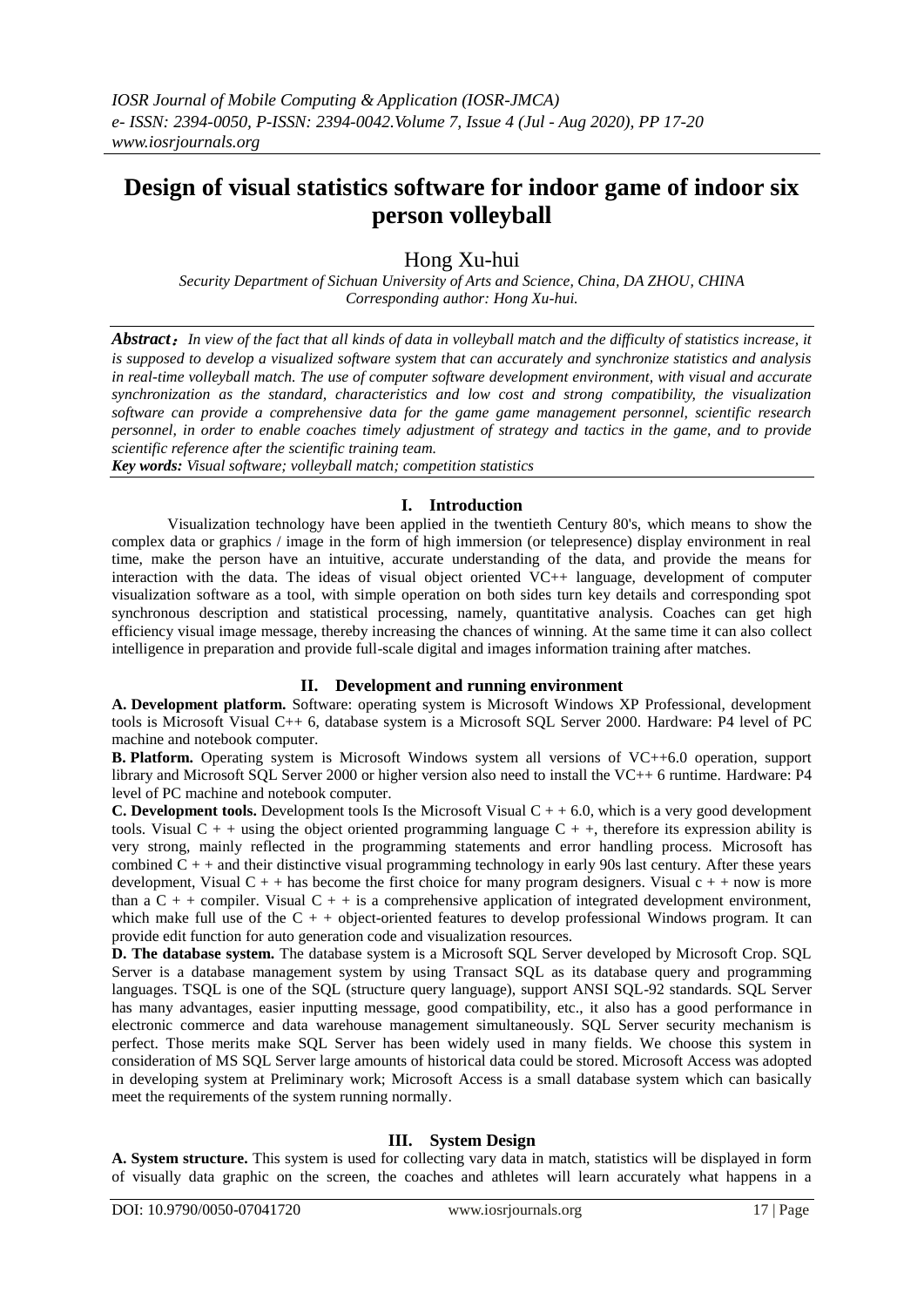constantly changing environment simultaneously, which help the coaches and athletes made a correct and scientific decision on-site. It is called "To know the enemy and know yourself ,and you can fight a hundred battles with no danger of defeat." According to the actual requirement in practice, this system consists of the following four relatively independent function modules: Data visualization acquisition module; The classification display module; Statistics present module; Data caching module. The links between modules as shown in figure 1. It can be seen from the graph, there is no direct link between the first three function modules, and they are all sharing data through the data cache center. The advantage of this system is that there is no interference between modules, the modules are running well. Data cache is the bridge among various modules, which store the figures; some of the data will be permanently stored in the database. These data will contribute to future decisions making.

Visualization data acquisition

Visualization data acquisition module mainly contains the following sub-modules:

The court simulation modules: to display data acquisition of the playing court. Users can click the left mouse button in the "court " to represent drop point of the ball, through operate the keyboard stand for the types of hitting style, including passers, setters, attacks, etc. Every click or type on the keyboard information will be stored in the data cache, where collected data further process and analysis were made.

The team member name list module: to show the team's players information .Arrange the player to proper position in simulation "court" by dragging players in "rectangle" court. The starting lineup can be determined and substitution (include libero defensive player).

Score chain module: to show the score chain. Scores in the chain of different background colors represent the different means of scoring, including serving, attach, offensive tactics, blocking, fails, and so on.

The controls module: to coordinate the above three sub-module's. Control module can be used in tracking the course of the game, such as score, substitution and so on, which completely synchronizes with real match.

#### Classification data display

Classification data display module is composed of five similar functional sub-modules; they are used to record and display the serve point, attach and defense process, the counter-attack of setter and the passing pattern of the toss respectively. To achieve the above five modules are relatively simple, which obtain synchronal real match data from the data cache center, and show this digital information on the screen.

#### Statistics show

Statistics show function is simple, which obtain synchronal real match data from the data cache center, and show this digital information on the screen.

### Data cache center

Data cache is center the core part of the whole system. It's the data transfer center and data processing station. The information collected from mouse clicking and keyboard inputting, it is necessary to combine the real match and synchronization data, moreover, all data should be preprocessed so that the system can generate and display related statistics data, which are strictly synchronized with real match.



**B. Statistical and analysis.** Some of the statistics and analysis work in this system were shown synchronized with real match, some of the statistics depended on data query function. In this system, statistics and analysis function include following parts: Figures: the sets of the match, serve point, attach and defense process, the counter-attack of setter and the passing pattern of the toss. Description words: attack situation in each position, scores, the passers quality and defensive situation of the players/team, scores and lose of the players/team, and the situation of the Libero defensive player. Here is a brief introduction of some statistics, analysis rules for reference:

Serve point: a serial number were adopted to record the certain ball hit sequence in current record, The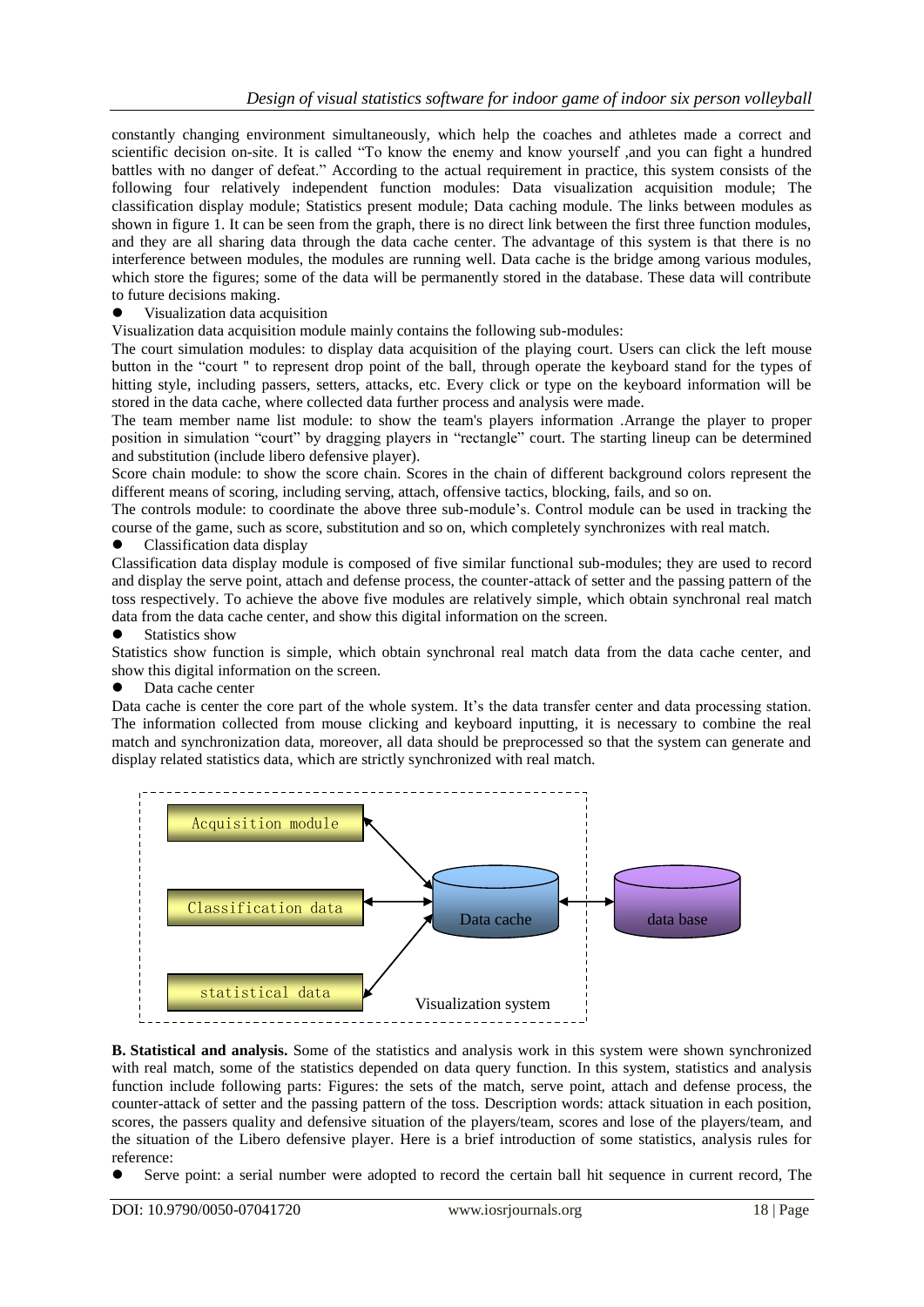serial number starting from 1, recorded each hit of the ball, from serving ball to fallen on the ground. It's obviously that the Numbers 2's Serve point in each set must be the Serve point as well as the position of passer.

 Passer's accuracy. When selecting the passer's location, you just need to press the space key to record this information on condition that the passer is in designated spot, otherwise, don't do any operation. If you found that the record of each hit is complete, and then you can start to do the corresponding statistics mission.

 The toss lines. Similar to the Passer's position method, the difference lies in press "S" key to record tosses'' pass route after choosing position. When we found the S marker in analyzing work, the wire links between the position of this hit to next hit is the tosses' pass route.

 Attacks statistics: We need to press "F "in every attack as well as mark the position (except no offence or handling the ball, because it's not attack from technical point view), when we analyzing the collected data, the attack times should increase with the increase F mark(decided by the fall point system).

All of the rules above can be traced the ball hit players.

**C. Query.** More information synchronously shows up in the match, so the query function primarily provide technical statistics, including serve, pass route , attack route, blocking, defensive lifting, Libero defensive player, passer's and defensive circumstances, scores and lose, continuously scores or loses, tactics, every scored information of the team. Unlike statistics and analysis, we need use query function which extracts information from the database to analyze the result rather than synchronized operating process.

**D. Database design.** According to the characteristics of the volleyball match, coaches must focus on analyzing the various comprehensive elements in attacks and defensive rhythm, learning more information on-site, with the simplicity input mode program. Thereby we can establish various statistics databases with the help of visualization statistic analysis software. Every score gains through attacks and defensive in volleyball match, each set is in a particular condition. Statistics data collected on such platform are more scientific. After full understanding of the offensive information, coaches can select critical details in attack and defensive rhythm depend on the different situation on-site. Such as every players serve point, toss route in each set, first attack, counter-attack, the route and fall point of the ball during the first attack and counter-attack, and display the fall point details in the form of visual image as the main content. By using convenience query function, we can compare both sides scores in a certain set, Chain, score future, the players attack statistics, passers' statistics, defensive statistics, strategy and block statistics, etc. Data used in this system mainly include: team information competition information, detailed record of the match, scoring record, etc. Their structure is as follows:

- The team information: id, name, coaches, team leader, athletes arrangement(one-setter or two setters)
- Match Information: sequence number, abstract, team 1 and team 2, winner, scores in each game, and date.
- Detailed record of the match: serial number, sets , ball touch sequence of the team and players , the team's current score , the ball fall point information.

Score record: the serial number, sets, scores, scores (team and players), score method.

These graphs associated with each other through some shared information.

E. **The mode of operation.** The main operating mode is using mouse click operating area in match scene on the screen, volleyball match simulation scene include: site, players of both sides (players and substitutes), Pause, substitution, exchanged field and other elements concerned, so that the operator can possibly complete all operation through click the mouse. For convenience operation, the starting lineup is arranged by drag one of the player in the list to the specify position on simulation court. Substitutions (include Liborio) are arranged in the same way. The merits of such mode are that the computer technology requirements of the operator are relatively low. This operating mode can avoid many inconveniences of keyboard operation; it's suitable for all level coaches, and the software is easy to popularize.

#### **IV. Summary**

To use  $VC + +$  program a volleyball visualization statistic analysis software is practicably and scientifically, it has excellence features in correspondence situation of the both sides in each sets, strengthen the automatically visible of statistical data, enhance the arrangement tactical more scientifically, etc. With powerful functions, sharper images, the visualization software's statistical data become more intuitive and instructive.

Software programmed by the VC  $+$  + programming tools is simple, inexpensive, intuitive and fast response, etc. It can create related volleyball game statistics software, which help coaches and athletes have a comprehensive ,synchronize and intuitive understanding of both sides, such as compare of attack and defense details. Coaches and athletes could correlate past experiences so as to adopt suitable tactics in different situation. It can enhance the scores opportunities in tail wind situation, and ensure score much higher, and vice versa. That is called to win through foster strengths and circumvents weaknesses.

Easy to operate and practical, the operator can collect information by click the mouse, this operating mode avoid many complicated operation, with relatively low computer technology requirements, which can be very skilled in a short time practice. And it's suitable for different kinds of coaches.